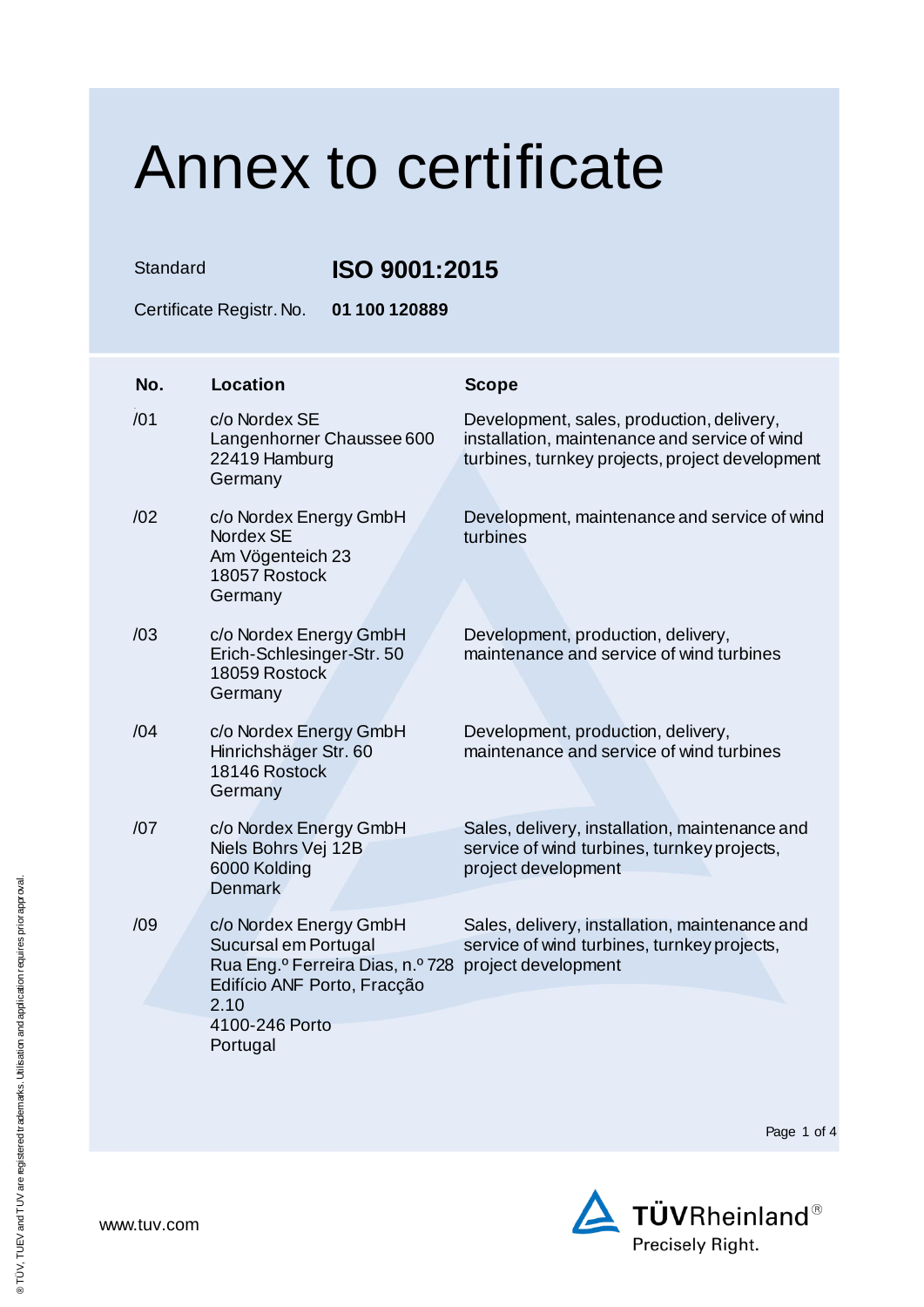| Standard |                                                                                                                                                        | ISO 9001:2015                 |                                                                                                                      |  |
|----------|--------------------------------------------------------------------------------------------------------------------------------------------------------|-------------------------------|----------------------------------------------------------------------------------------------------------------------|--|
|          | Certificate Registr. No.                                                                                                                               | 01 100 120889                 |                                                                                                                      |  |
| /10      | c/o Nordex Enerji A.S.<br>Havaalani Kavsagi EGS<br><b>Business</b><br>Park Bloklan<br>B1 Blok Kat: 15 No:<br>Turkey                                    | 451-452-453 Yesilköy/Istanbul | Sales, delivery, installation, maintenance and<br>service of wind turbines, turnkey projects,<br>project development |  |
| /11      | c/o Nordex France S.A.S.<br>194 avenue du Président<br>Wilson<br>93210 La Plaine Saint-Denis<br>France                                                 |                               | Sales, delivery, installation, maintenance and<br>service of wind turbines, turnkey projects,<br>project development |  |
| /12      | c/o Nordex Italia s.r.l.<br>Viale Citta d Europa 679<br>00144 Roma<br>Italy                                                                            |                               | Sales, delivery, installation, maintenance and<br>service of wind turbines, turnkey projects,<br>project development |  |
| /13      | c/o Nordex UK Ltd.<br>Suite 4, Egerton House<br>The Tower Business Park<br><b>Wilmslow Road</b><br><b>Didsbury</b><br>M20 2DX<br><b>United Kingdom</b> |                               | Sales, delivery, installation, maintenance and<br>service of wind turbines, turnkey projects,<br>project development |  |
| /14      | c/o Nordex Sverige AB<br>Kungsängsvägen 25<br>SE-753 23 Uppsala<br>Sweden                                                                              |                               | Sales, delivery, installation, maintenance and<br>service of wind turbines, turnkey projects,<br>project development |  |
| /15      | c/o Nordex Polska Sp.z.o.o.<br>Ul. Pulawska 182<br>02-670 Warszawa<br>Poland                                                                           |                               | Sales, delivery, installation, maintenance and<br>service of wind turbines, turnkey projects,<br>project development |  |

Page 2 of 4

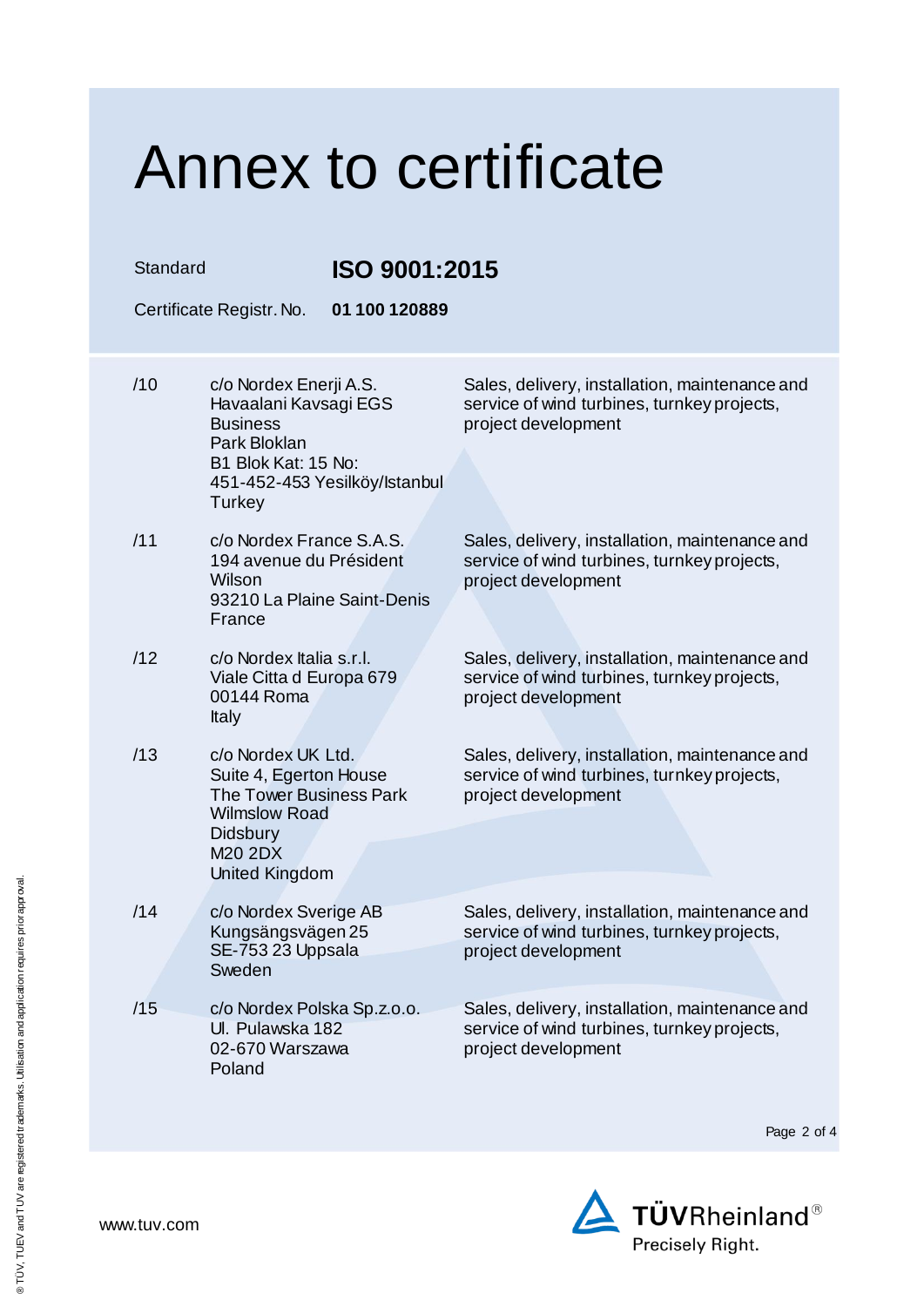| Standard | <b>ISO 9001:2015</b><br>01 100 120889<br>Certificate Registr. No.                                                             |                                                                                                                      |
|----------|-------------------------------------------------------------------------------------------------------------------------------|----------------------------------------------------------------------------------------------------------------------|
| /16      | c/o Nordex Energy Ireland Ltd.<br>Clonmel House, Forster Way<br>Swords, Co. Dublin<br>Ireland                                 | Sales, delivery, installation, maintenance and<br>service of wind turbines, turnkey projects,<br>project development |
| /20      | c/o Nordex Energy Romania<br>S.R.L.<br>Strada CA Rosetti nr 17, etaj 7<br>biroul 703, sector 2<br>020011 Bucuresti<br>Romania | Sales, delivery, installation, maintenance and<br>service of wind turbines, turnkey projects,<br>project development |
| /22      | c/o Nordex Energy GmbH<br>Hiilikatu 3<br>00180 Helsinki<br>Finland                                                            | Sales, delivery, installation, maintenance and<br>service of wind turbines, turnkey projects,<br>project development |
| /24      | c/o Nordex Energy GmbH<br>Regati pst 1<br>11911 Tallinn<br>Estonia                                                            | Sales, delivery, installation, maintenance and<br>service of wind turbines, turnkey projects,<br>project development |
| /25      | c/o Nordex Hellas Monoprosopi<br><b>EPE</b><br>Eleftheriou Venizelou 12A<br>151 27 Melissia Athen<br>Greece                   | Sales, delivery, installation, maintenance and<br>service of wind turbines, turnkey projects,<br>project development |
| /27      | c/o Nordex Pakistan<br>(Private) Ltd.<br>10th Floor, UBL Building<br>Jinnah Avenue, Blue Area<br>44000 Islamabad<br>Pakistan  | Sales, delivery, installation, maintenance and<br>service of wind turbines, turnkey projects,<br>project development |

Page 3 of 4